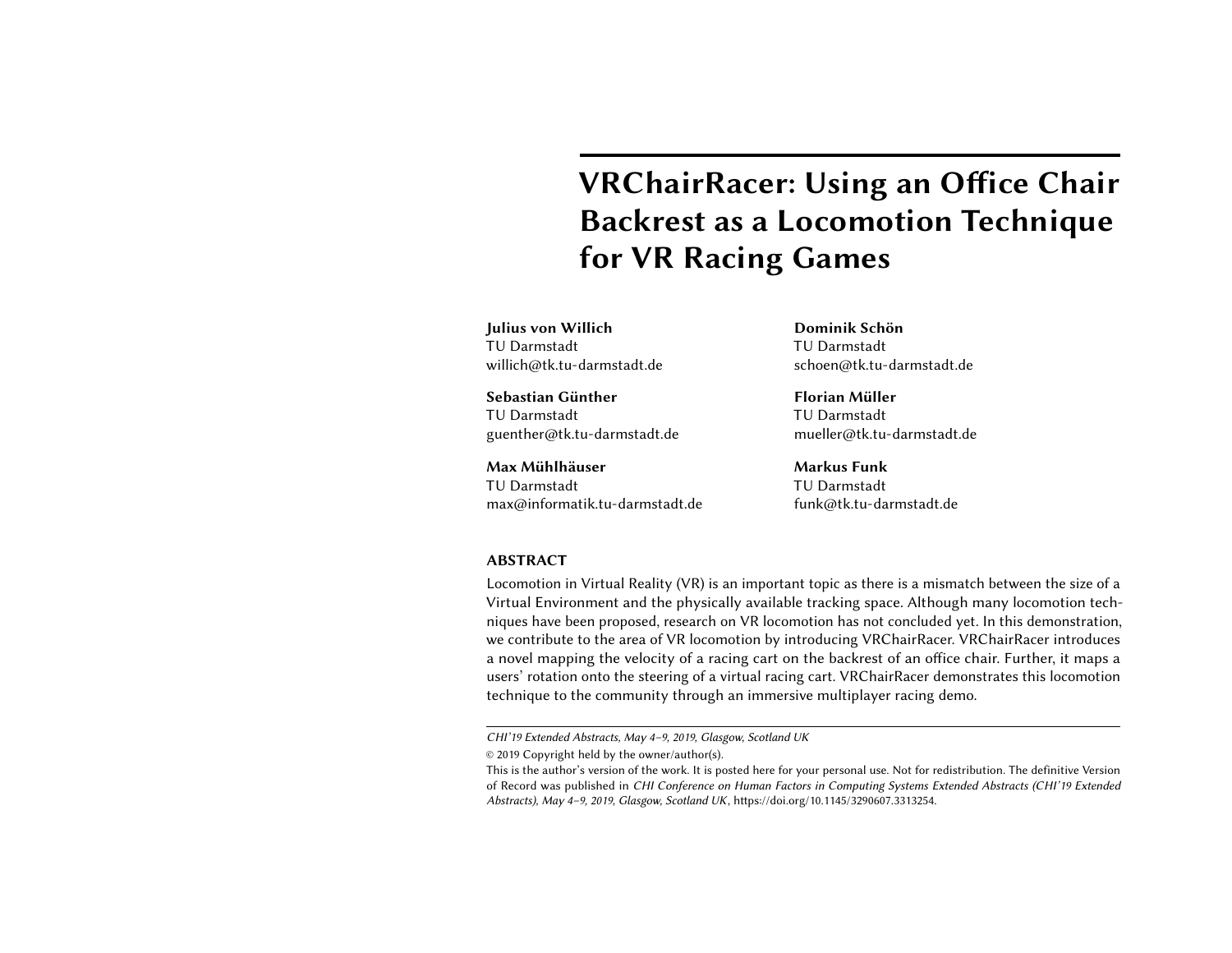## CCS CONCEPTS

• Human-centered computing  $\rightarrow$  Human computer interaction (HCI); Virtual reality.

### **KEYWORDS**

Virtual Reality, Locomotion, Racing Game

#### ACM Reference Format:

Julius von Willich, Dominik Schön, Sebastian Günther, Florian Müller, Max Mühlhäuser, and Markus Funk. 2019. VRChairRacer: Using an Office Chair Backrest as a Locomotion Technique for VR Racing Games. In CHI Conference on Human Factors in Computing Systems Extended Abstracts (CHI'19 Extended Abstracts), May 4–9, 2019, Glasgow, Scotland UK. ACM, New York, NY, USA, [4](#page-3-0) pages.<https://doi.org/10.1145/3290607.3313254>

<span id="page-1-1"></span>

Figure 1: Users are playing VRChairRacer. User photos are added to the picture for better clarity.

### <span id="page-1-0"></span>INTRODUCTION & BACKGROUND

Room-scale VR is becoming increasingly popular and can be found in more and more homes. However, one of the current problems of room-scale VR is the limited tracking space that is available in the physical space. In contrast, the virtual worlds that users are experiencing using VR can be nearly endless. To overcome this shortcoming, novel ways of providing locomotion have been proposed. Related approaches were using the redirected walking [\[6\]](#page-3-1) technique to make the users believe that they are walking in a straight line while in reality they are walking in circles. Further common techniques are walking-in-place, e.g. VR-STEP [\[8\]](#page-3-2), or using teleportation enabling the users to change their orientation [\[2\]](#page-3-3) while teleporting.



Figure 2: The mapping of a regular office chairs' movement onto our VRChairRacer racing cart. An HTC Vive Tracker is used to recognize the chair's position and for accelerating through tilting the back. Rotating the chair is used for steering.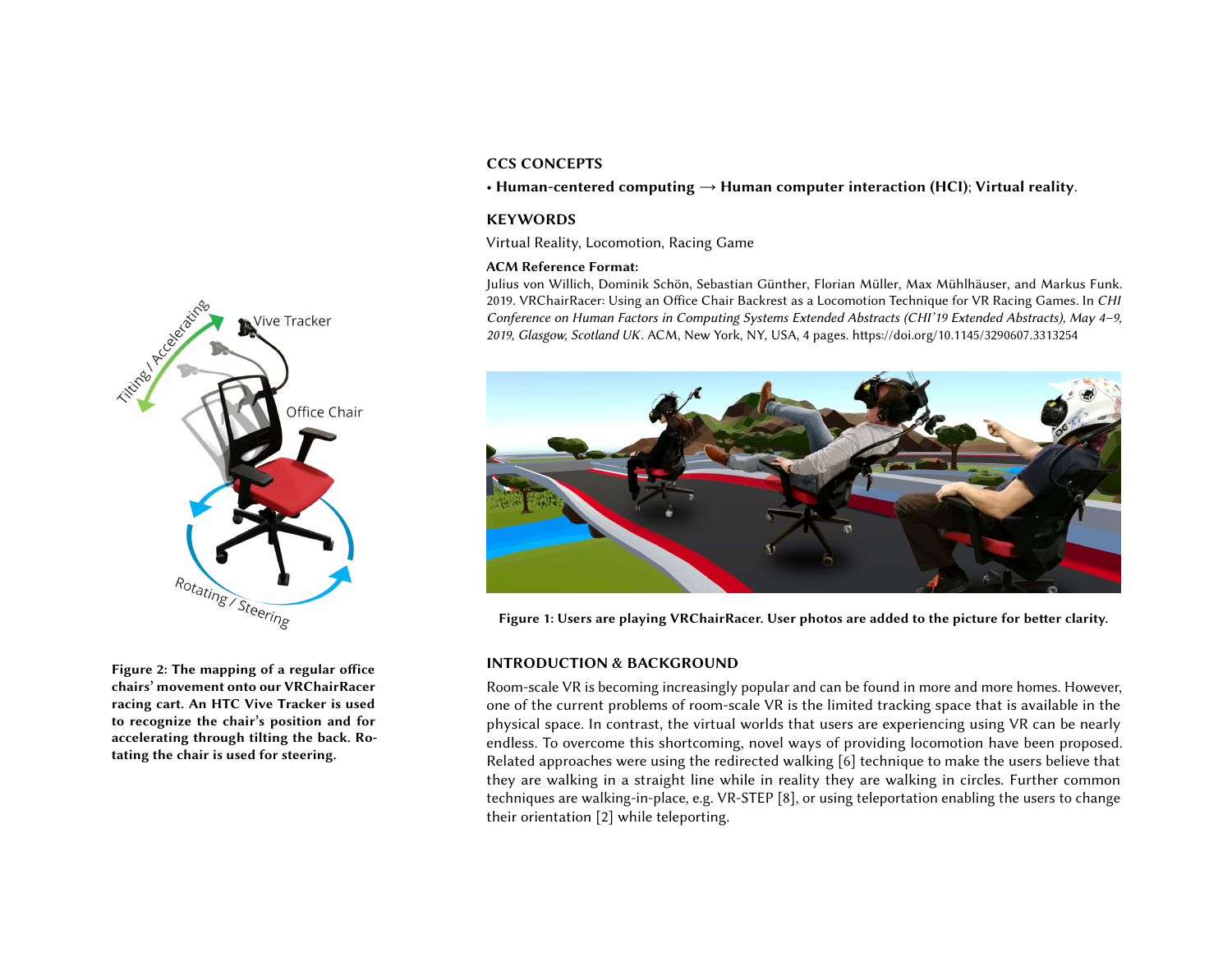

Figure 3: Ingame screenshot of a single chair racer on track.



Figure 4: Overview map of our default racing track.

<span id="page-2-0"></span> $1$ <https://www.yawvr.com/> - YawVR (last accessed 01-07-2019)

<span id="page-2-1"></span><sup>2</sup><https://www.vive.com/uk/vive-tracker/> HTC Vive Tracker - last access 01-07-2019

Moreover, locomotion in VR racing games is done by giving the user a possibility to accelerate and to steer the direction of a vehicle. The traditional way of accelerating and steering in a VR racing game is either pressing a button, or using external hardware, e.g. pedals or a steering wheel [\[4\]](#page-3-4), which mimic the feeling of sitting in a real car and steering it.

<span id="page-2-2"></span>Recently, research equipped chairs with sensors and actuators to use users' chairs as an additional prop for providing input and output in VR. For example, Rietzler et al. [\[7\]](#page-3-5) are using an oscillating movement to trick users into perceiving a forward motion while sitting on an office chair. In contrast, Gugenheimer et al. [\[3\]](#page-3-6) actively rotate users into a specific direction to support user rotation as a method for interactive story telling. Further, there are already commercial products which enable users to experience a 3DoF motion simulation e.g. YawVR $^{\rm 1}$  $^{\rm 1}$  $^{\rm 1}$ , which actively provides motion to the sitting user (similar to swiVRChair [\[3\]](#page-3-6)).

When looking at the challenges that were identified for VR driving simulators over 20 years ago [\[1\]](#page-3-7), we can see that almost everything except the haptic feedback has been resolved. While in this research we do not use any additional haptic props, we are re-purposing the 1-directional movement of a common backrest of an office chair to trigger acceleration and provide a kinesthetic illusion.

With this demonstration, we contribute to the field of VR locomotion by introducing VRChairRacer. By mapping the velocity of a virtual cart onto the movement of the backrest of an office chair.

## CONCEPT: CHAIR-BASED LOCOMOTION

We propose VRChairRacer, which uses a traditional office chair as a controller for vehicle-based locomotion in VR. VRChairRacer maps the degrees of freedom that are required to control a vehicle (acceleration / breaking and steering) onto an office chair. Accelerating and breaking of a racing cart is mapped onto the 1-dimensional axis movement of the backrest of a traditional office chair. Further, the rotary motion of the chair is used to steer the direction of the cart. The mapping used for the VRChairRacer locomotion technique is depicted in Figure [2.](#page-1-0)

### VRCHAIRRACER: IMPLEMENTATION

The proof-of-concept implementation of VRChairRacer uses off-the-shelf hardware to make standard office chair compatible as a VR locomotion device. By applying a standard HTC Vive Tracker<sup>[2](#page-2-1)</sup> on the chair's backrest, the system is able to track the chair's backrest position and rotation. This makes it easy to be used by other researchers and designers. For the acceleration, the tracker's height is logged when the backrest is in its fully upright and fully tilted back position before the race starts. While racing, the current tracker height is linearly mapped to the chair's speed, using almost instant acceleration. The angle between the tracker's up vector on the world forward is used to calculate the current heading, changing the virtual chair's movement with a slight drift to retain a certain racing feeling. The Vive Space's rotation is locked around the world's up axis to keep the steering